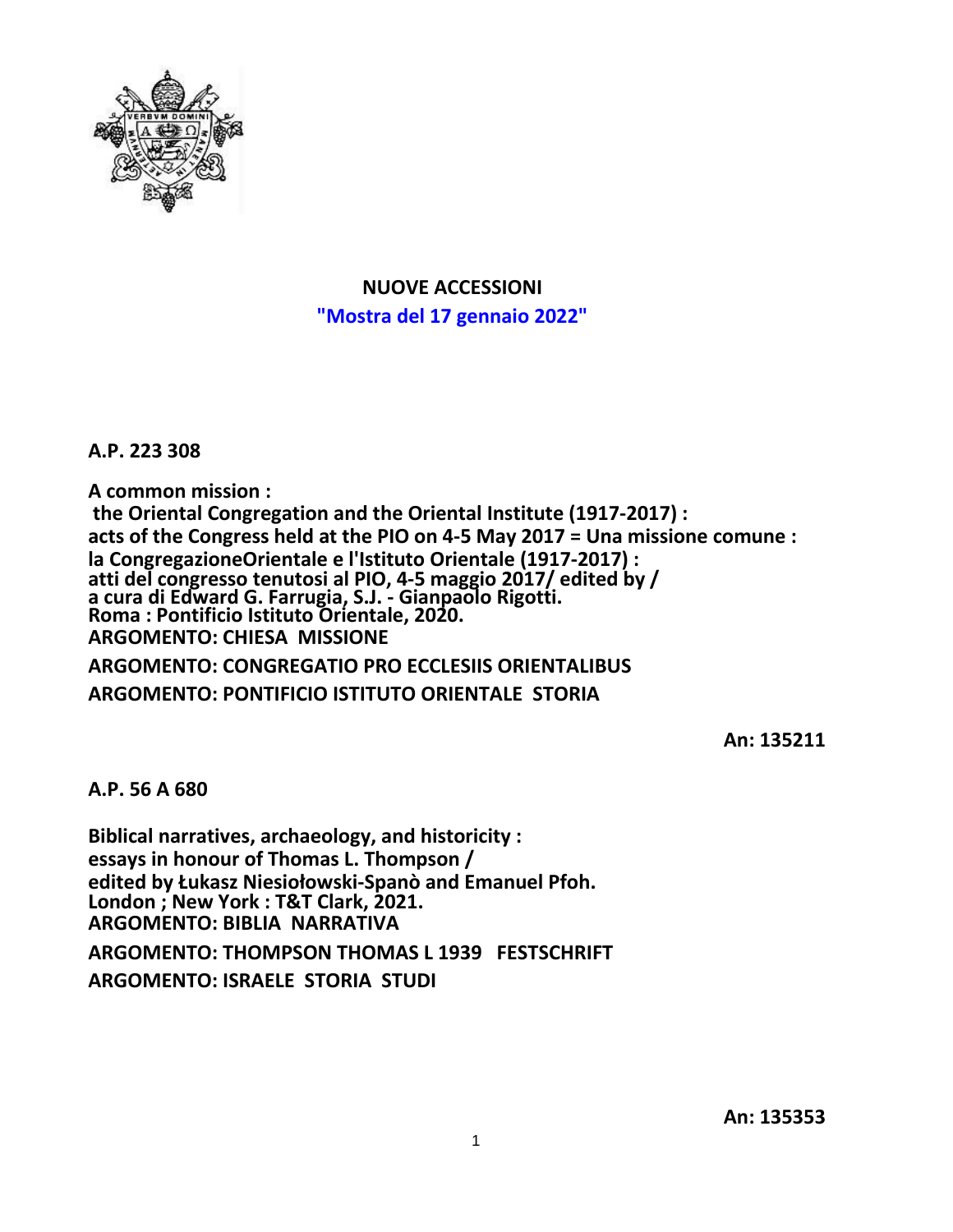**XXIII 48 16.13**

**Conceptualizing urban experiences : Tell es-Sultan and Tall al Ḥammām Early Bronze cities across the Jordan : proceedings of a workshop held in Palermo, G. Whitaker Foundation,Villa Malfitano, June 19th 2017 / edited by Elisabetta Gallo ; with contributions by Lorenzo Nigro [e altri 9]. Roma : La Sapienza Expedition to Palestine & Jordan, 2019. ARGOMENTO: TELL ES SULTAN PALESTINA ARGOMENTO: GERICO ARCHEOLOGIA ARGOMENTO: TALL EL HAMMAM GIORDANIA SCAVI ARGOMENTO: GIORDANIA SCAVI ARGOMENTO: GIORDANIA ANTICHITA**

**An: 135355**

## **M.C. C 7 317**

**Die historische Rückfrage in der neutestamentlichen Exegese : Quellen - Methoden - Konfliktfelder / herausgegeben von Gerd Häfner, Konrad Huber und Stefan Schreiber. Freiburg ; Basel ; Wien : Herder, [2021]. ARGOMENTO: BIBLIA NT ESEGESI STORIA**

**An: 135370**

**XVII 92 B 94**

**The Samaritan Pentateuch and the Dead Sea Scrolls / Michael Langlois (ed.). Leuven ; Paris ; Bristol, CT : Peeters, 2019. ARGOMENTO: BIBLIA VT PENTATEUCHUS VERSIONE SAMARITANA ARGOMENTO: BIBLIA VT PENTATEUCHUS INTERPRETAZIONE INGLESE ARGOMENTO: QUMRAN**

**An: 13528**

**XII 64 A 44 Adams, Scott. Prayer in John's farewell discourse : an exegetical investigation / Scott Adams. Eugene, Oregon : Pickwick Publications, [2020]. ARGOMENTO: GESU CRISTO PREGHIERA ARGOMENTO: BIBLIA NT JOANNES 14 16 ARGOMENTO: BIBLIA NT JOANNES INTERPRETAZIONE INGLESE 2001 ARGOMENTO: PREGHIERA EBRAICA**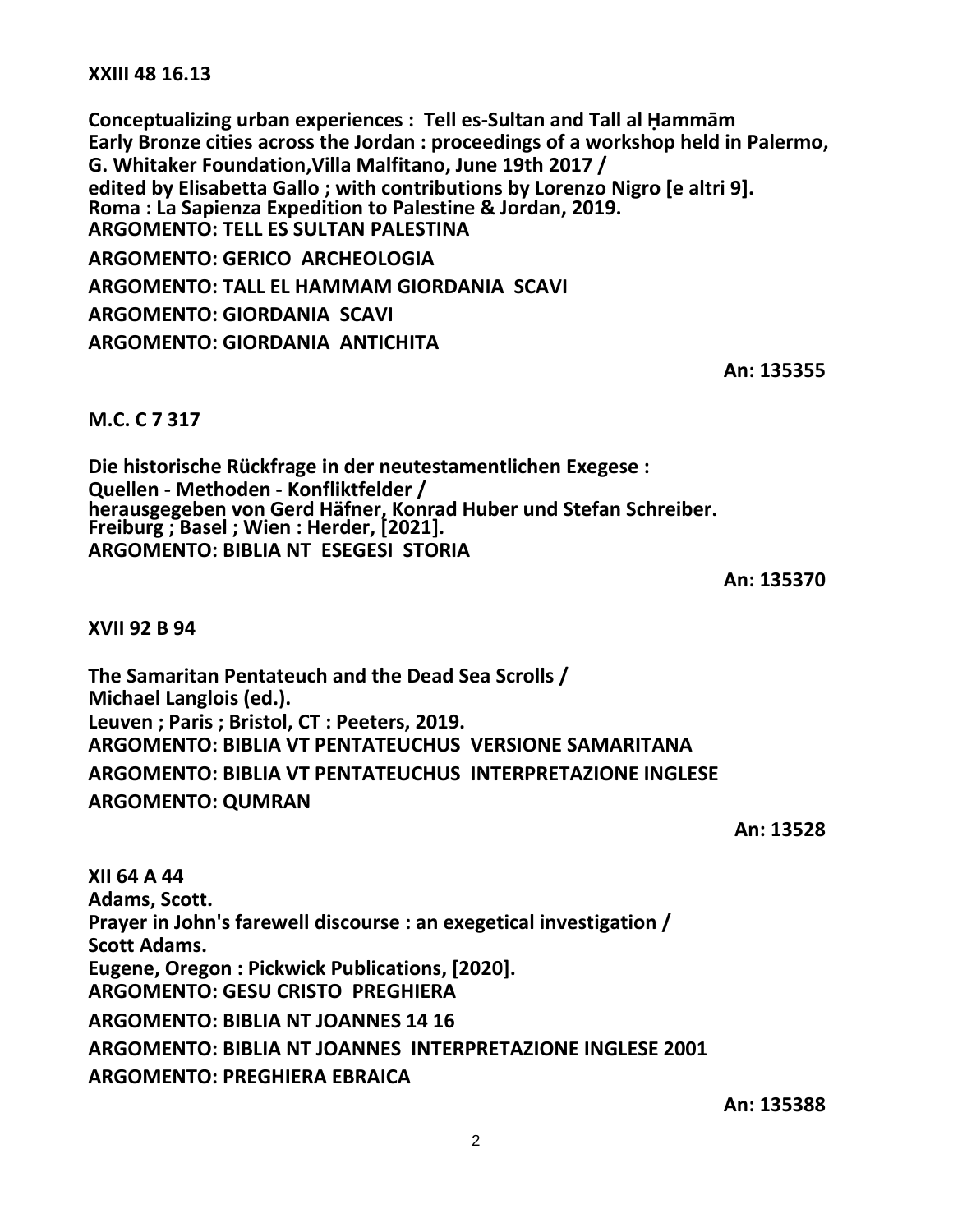**XXV 80 95**

**Bárta, Miroslav, 1969-. Analyzing collapse : the rise and fall of the Old Kingdom / Miroslav Bárta. Cairo ; New York : American University in Cairo Press, 2019. ARGOMENTO: EGITTO ANTICO ANTICHITA ARGOMENTO: EGITTO ANTICO STORIA CA 2686 CA 2181 AC**

**An: 135364**

**XXIII 42 57**

**Cline, Eric H., 1960-. Digging up Armageddon : the search for the Lost City of Solomon / Eric H. Cline. Princeton and Oxford : Princeton University Press, [2020]. ARGOMENTO: MEGIDDO ISRAELE ARCHEOLOGIA ARGOMENTO: ISRAELE ANTICO SCAVI MEGIDDO**

**An: 135437**

**VIII 24 B 6**

**Firth, David G. The message of Joshua : promise and people / David G. Firth. Downers Grove, IL : InterVarsity Press, [2015]. ARGOMENTO: BIBLIA VT JOSUE COMMENTI INGLESE**

**An: 135367**

**V 55 23**

**Gupta, Nijay K., 1978-. A beginner's guide to New Testament studies : understanding key debates / Nijay K. Gupta. Grand Rapids, Michigan : Baker Academic, a division of Baker Publishing Group, [2020]. ARGOMENTO: BIBLIA NT ERMENEUTICA ARGOMENTO: BIBLIA NT INTRODUZIONE INGLESE 2000**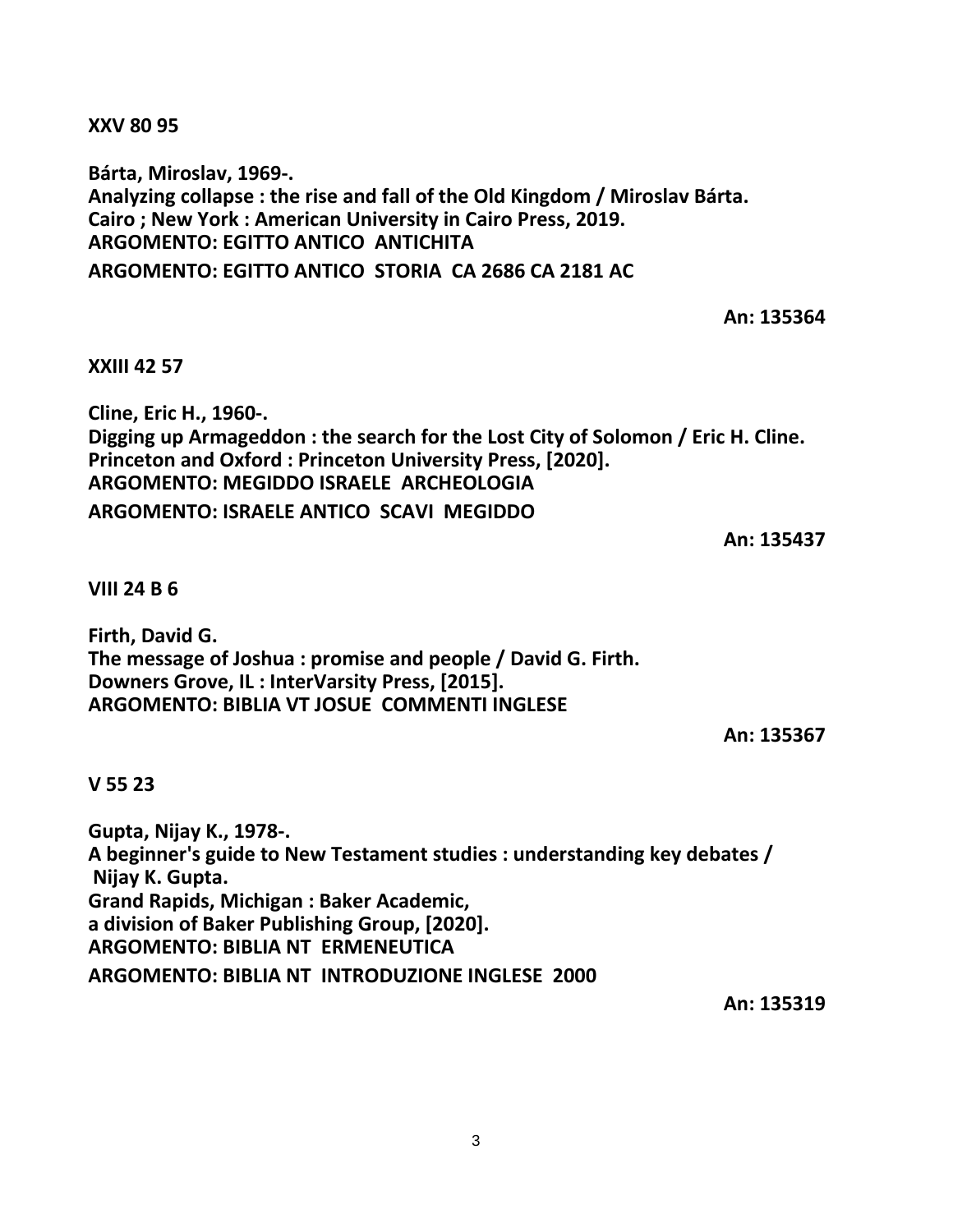**XXIII 102 2927**

**Jiménez Serrano, Alejandro, 1974-. Le premier nome du sud de l'Égypte au Moyen Empire : fouilles de la mission espagnole à Qoubbet el-Haoua (Assouan) 2008-2018 / Alejandro Jiménez-Serrano et Juan Carlos Sánchez-Léon. Oxford : BAR, 2019. ARGOMENTO: QUBBET EL HAWA EGITTO ARGOMENTO: EGITTO ANTICO CIMITERI ARGOMENTO: EGITTO ANTICO TOMBE ARGOMENTO: EGITTO ANTICO SCAVI**

**An: 135312**

**V 71 137**

**Johnson, Dru, 1974-. Biblical philosophy : a Hebraic approach to the Old and New Testaments / Dru Johnson. Cambridge : Cambridge University Press, 2021. ARGOMENTO: FILOSOFIA GIUDAICA ARGOMENTO: BIBLIA NT FILOSOFIA ARGOMENTO: BIBLIA VT FILOSOFIA**

**An: 135376**

## **XXIII 103 3.1**

**Judea in the Long Third Century BCE, (2014 : Tel Aviv, Israele). Times of transition : Judea in the Early Hellenistic Period / edited by Sylvie Honigman, Christophe Nihan and Oded Lipschits ; with contributions by Damien Agut-Labordère [e altri 25]. University Park, Pennsylvania : Eisenbrauns ARGOMENTO: GIUDEA STORIA ARGOMENTO: ISRAELE STORIA STUDI ARGOMENTO: GIUDAISMO ELLENISTICO**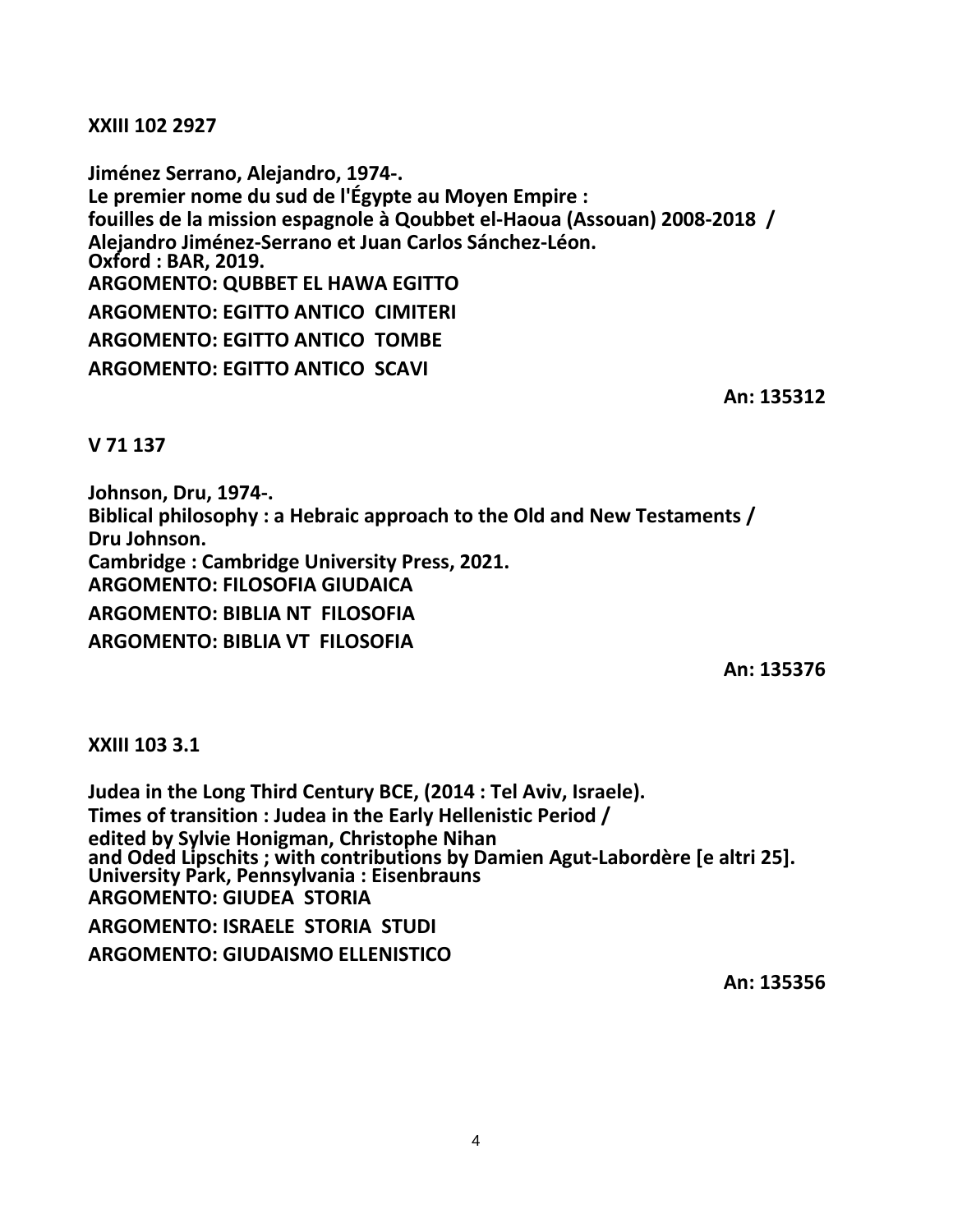## **XV 48 25**

**Kim, Yung Suk. How to read Paul : a brief introduction to his theology, writings, and world / Yung Suk Kim. Minneapolis : Fortress Press, [2021]. ARGOMENTO: PAOLO APOSTOLO INTRODUZIONE INGLESE ARGOMENTO: PAOLO APOSTOLO TEOLOGIA**

**ARGOMENTO: BIBLIA NT PAULI EPISTOLAE INTRODUZIONE INGLESE**

**An: 135362**

**M.C. P 9 27**

**Meynet, Roland, S.I., 1939-. La Pâque du Seigneur : Passion et Résurrection de Jésus dans les Évangiles synoptiques / Roland Meynet. Leuven ; Paris ; Bristol, CT : Peeters, 2021. ARGOMENTO: BIBLIA RETORICA**

**ARGOMENTO: BIBLIA NT EVANGELIA SYNOPTICE ANALISI RETORICA**

**An: 135357**

**XVII 92 B 96**

**Rotman, Marco. The call of the wilderness : the narrative significance of John the Baptist's whereabouts / Marco Rotman. Leuven ; Paris ; Bristol, CT : Peeters, 2020. ARGOMENTO: IOHANNES BAPTISTA S ARGOMENTO: BIBLIA NT GEOGRAFIA ARGOMENTO: BIBLIA NT EVANGELIA INTERPRETAZIONE INGLESE**

**An: 135287**

**XXV 62 68**

**Spalinger, Anthony John, 1947-. The persistence of memory in Kush : Pianchy and his temple / Anthony J. Spalinger. Prague : Faculty of Arts, Charles University, 2019. ARGOMENTO: PIANCHY RE DI KUSH ARGOMENTO: NUBIA ANTICA ARCHEOLOGIA ARGOMENTO: EGITTO ANTICO TEMPLI ARGOMENTO: NUBIA ARCHITETTURA EGIZIA ARGOMENTO: KUSH NUBIA ARCHEOLOGIA**